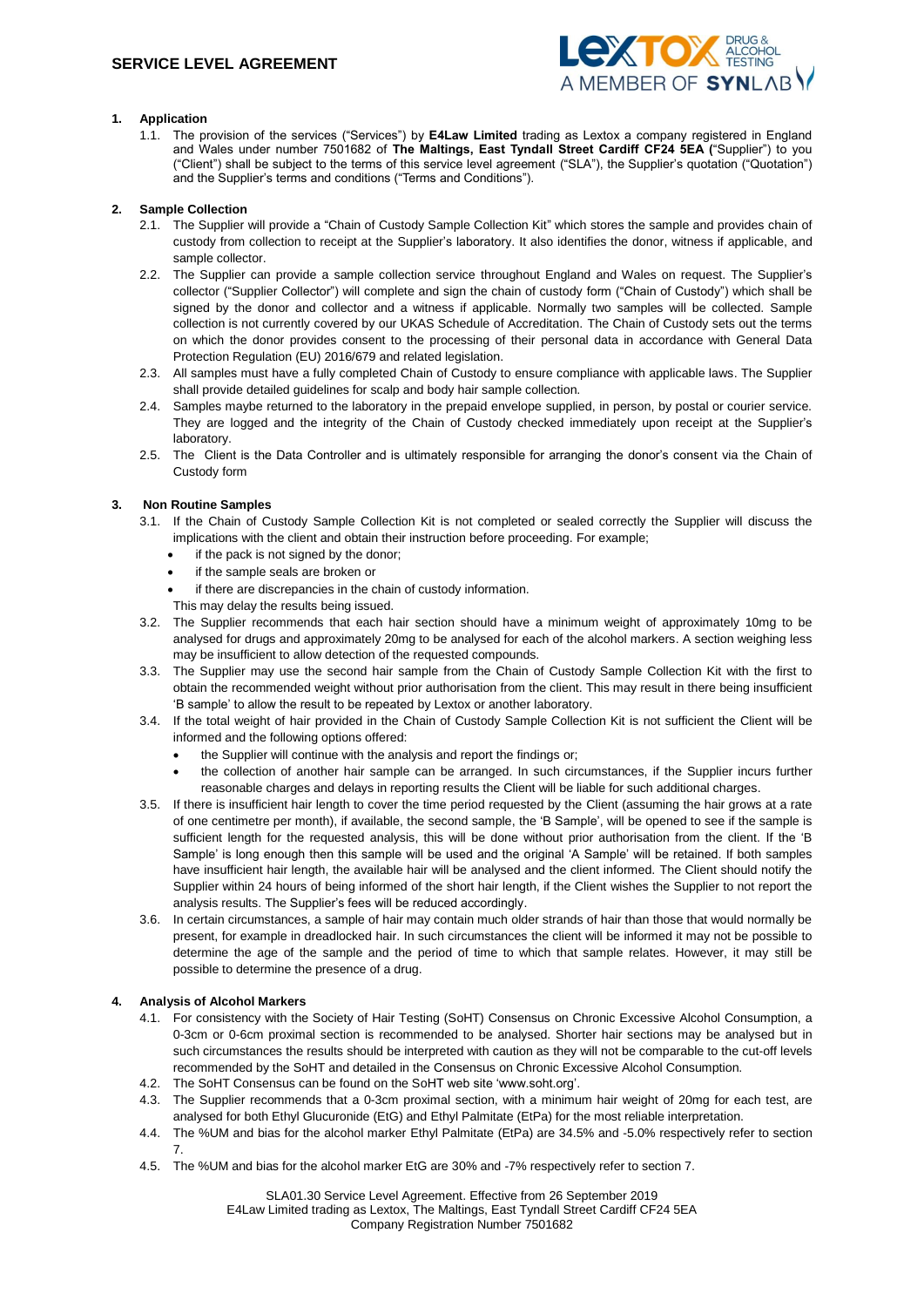

- 4.6. If the concentration is less than the reporting cut-off for Ethyl Glucuronide or Ethyl Palmitate (EtPa), then 'Not Detected' will be reported, otherwise the concentration in pg/mg for Ethyl Glucuronide and Ethyl Palmitate (EtPa) will be reported
- 4.7. This is summarised in the table below;

| Compound                                 | <b>SoHT Cut-off</b>                | <b>Lextox Reporting Cut-off</b>    |
|------------------------------------------|------------------------------------|------------------------------------|
| Ethyl Glucuronide                        | 30.0 <sub>pg</sub> / <sub>mg</sub> | 30.0 <sub>pg</sub> / <sub>mg</sub> |
|                                          |                                    |                                    |
| Ethyl Palmitate (EtPa)<br>$(0-3cm)$      | 350pg/mg                           | 350 <sub>pq</sub> /mq              |
| Ethyl Palmitate (EtPa)<br>$(0-6cm)$ EtPa | 450pg/mg                           | 450pg/mg                           |

- 4.8. If scalp hair samples are received with lengths less than 3cm we will use a graduated reporting cut-off scheme to take into account the empirical findings that EtG levels generally increase in hair closer to the scalp, whereas Ethyl Palmitate (EtPa) levels generally decrease in hair closer to the scalp. For example, if 2cm of hair is supplied a cutoff of 45pg/mg will be applied for EtG, and a cut-off of 320pg/mg will be applied for Ethyl Palmitate (EtPa). For samples that measure between 3 and 6 cm in length a graduated scale for Ethyl Palmitate (EtPa) will also be applied.
- 4.9. Samples shorter than 1cm will not be analysed.
- 4.10. The use of cosmetic hair treatments such as hair dyes and bleaches can lead to a significant decrease in the level of EtG detected, whereas the use of products containing ethanol (ethyl alcohol) could elevate the level of Ethyl Palmitate (EtPa) detected.
- 4.11. The Supplier will analyse body hair samples for evidence of the alcohol markers EtG and Ethyl Palmitate (EtPa); however, we will only analyse samples collected from the chest, arm or leg. The Supplier recommends that a minimum hair weight of 20mg for each test is analysed for both Ethyl Glucuronide (EtG) and Ethyl Palmitate (EtPa). The cut-offs applied to all body hair samples, irrespective of their length, are 30pg/mg for EtG and 350pg/mg for Ethyl Palmitate (EtPa).

### **5. Sample Testing**

- 5.1. All samples are analysed either by LC-MS/MS (Liquid Chromatography with Mass Spectrometry and Mass Spectrometry) or GC-MS/MS (Gas Chromatography with Mass Spectrometry and Mass Spectrometry) so as to provide a quantitative result.
- 5.2. The analysis result for each drug/metabolite is reported as 'Not Detected' if it is below the corresponding Reporting Cut Off as listed in Table 1. If the result is on or above the Reporting Cut Off and meets all other analytical and reporting criteria the quantity detected per milligram of hair is stated on the Certificate of Analysis or in the Expert Report.
- 5.3. Some compounds, which are not critical to the interpretation of the result, will not be reported if they fail any analytical or reporting criteria. All other compounds, critical to the interpretation, will be reported. All results will be reported as ng/mg apart from Ethyl Glucuronide and Ethyl Palmitate (EtPa) which will be reported in pg/mg.
- 5.4. In the case of benzoylecgonine, as this metabolite is a hydrolysis product i.e. can be produced externally then a BZE/cocaine ratio of 5% will be applied. If the benzoylecgonine falls below the 5% ratio it will be reported as 'Not Detected'.
- 5.5. Donors who are aged 12 or under will be classified as a 'child' and the wash samples will be routinely analysed for the requested drugs and reported. The Reporting Cut Off levels will be applied and any drug/metabolite requested that is on or above the Reporting Cut Off level will be reported with a concentration value. Any drug/metabolite requested that falls below the Reporting Cut Off level but above the lowest calibrator for that run will be reported as 'Present'.

## **6. Sample Reporting**

- 6.1. All individual sample results are reviewed by experienced scientific staff before results are reported. Any report from the Supplier will only contain the results of testing in respect of the drug or drug groups requested by the Client.
- 6.2. All reported results will receive either a Certificate of Analysis or an Expert Report. The Certificate of Analysis will be accompanied by a covering letter summarising the results. The Certificate of Analysis will include the following items:
	- Donor Name, Date of Birth and Gender;
	- Unique Sample Number;
	- Collection Date:
	- Client Name and Address, Reference and/or Account Reference;
	- Sample Type;
	- Hair Section Length and Corresponding Approximate Time Period if applicable; and
	- Testing Method and Results.
- 6.3. The Supplier may, subject to an additional charge payable by the Client, provide a detailed Expert Report on the results for presentation to Court if requested by the Client.

SLA01.30 Service Level Agreement. Effective from 26 September 2019 E4Law Limited trading as Lextox, The Maltings, East Tyndall Street Cardiff CF24 5EA Company Registration Number 7501682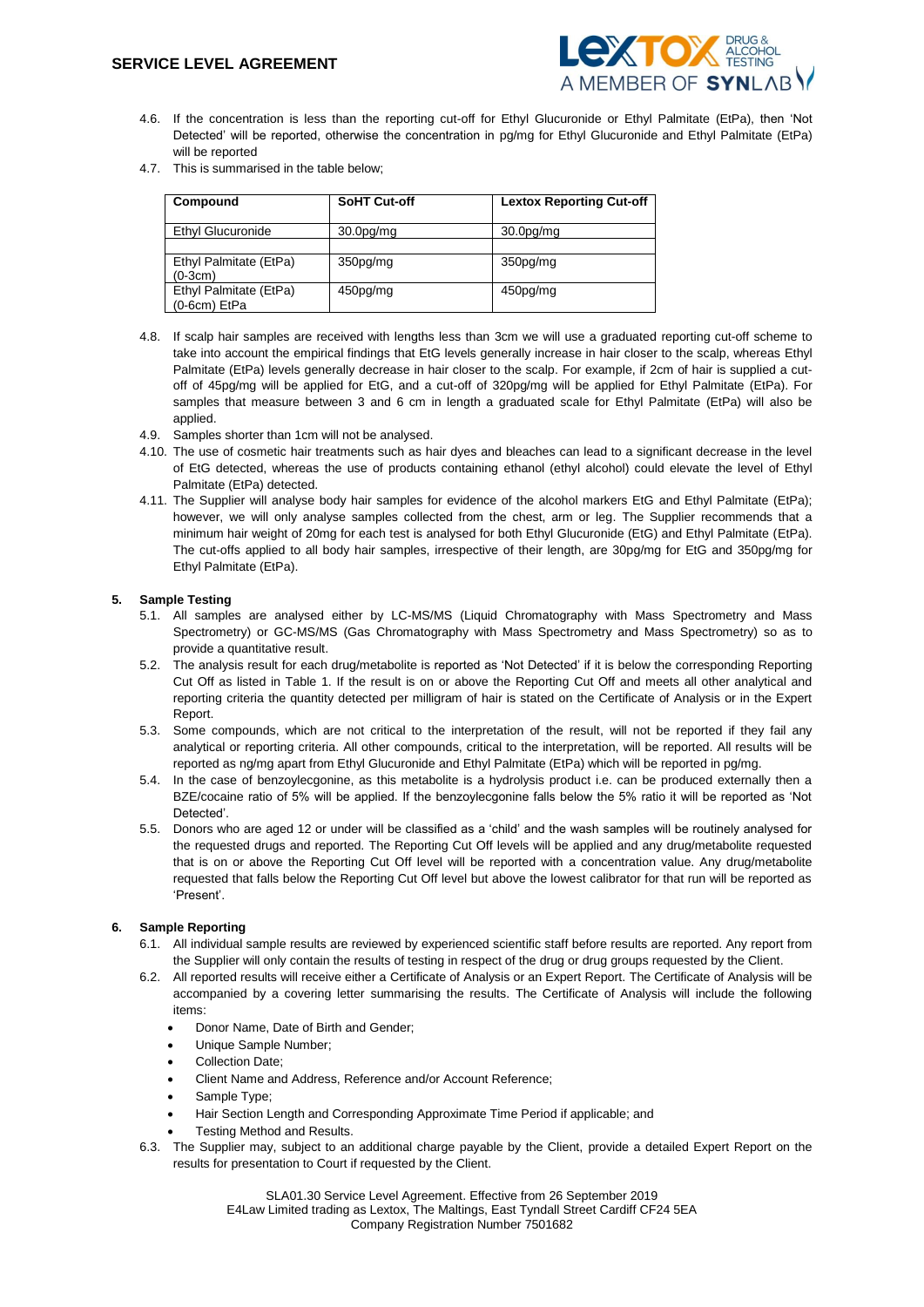

- 6.4. The Supplier monitors its reporting times and endeavours to report all results within approximately five working days from satisfactory receipt of the sample at its laboratory. The Supplier's current delivery time for results and reports is 4 working days from satisfactory receipt of the sample at its laboratory. If the results are to be presented to Court, we recommend the Client ensures the sample is received by the Supplier at the laboratory at least 10 working days before the Court date.
- 6.5. Metabolites are produced by the body when a drug is ingested and metabolised (broken-down), and traces of the metabolites are deposited in the hair shaft in the same way as the parent drug. Drug use will only be stated in an Expert Report where there is the presence of metabolites, whereas the detection of the parent drug only allows a statement of positive association with the drug, which may include the use. This will be the case for delta-9-THC, cocaine, MDMA, heroin, diazepam, methadone and buprenorphine.
- 6.6. The Supplier will display all numerical values to three significant figures or the appropriate number of decimal places
- 6.7. Opinions and interpretations, sample collections and levels about our calibration range are not currently covered under the company's ISO 17025 Scope of Accreditation.

### **7. Uncertainty of Measurement (%UM) and Bias**

7.1. The Supplier measures the Uncertainty of Measurement (%UM) and bias of analytical methods it uses. The %UM and bias indicate the variability of the analytical test and indicate the range of values within which the true value will be found. The Supplier estimates the Uncertainty of Measurement using a standard uncertainty multiplied by a coverage factor of K=2, resulting in a confidence level of 95%. Where possible the %UM will be calculated using an incurred sample as this will include variations due to extraction from the hair matrix. For some drugs the uncertainty associated with hair extraction is not possible to measure. In these cases a correction will be made based on the results of participation in external proficiency testing schemes. The levels of drugs, metabolites and alcohol markers reported are the actual values obtained and do not factor in the %UM.

### **8. Fitness for Purpose**

- 8.1. All analytical methods are fully validated in-line with our ISO 17025 accredited quality management systems to accurately identify and quantify any target compound to a level of detection required to show evidence of drug use in hair samples.
- 8.2. There are a number of factors (pre-analytical and analytical) that can affect the results and sometimes their interpretation. Examples of pre-analytical factors that can affect the levels of drugs or metabolites detected in hair are:
	- Individual person to person variations in metabolism;
	- Hair collection timing and technique will affect estimated time ranges;
	- Use of chemical treatments such as dyes, bleaches and in some cases regular shampooing can reduce the level detected; or
	- The biology of the hair, i.e. the natural variations in hair growth.
- 8.3. Analytical factors may include:
	- Variables associated with reference standard manufacture; or
	- Laboratory measuring equipment and instruments.
- 8.4. Due to the pre-analytical factors, when a hair sample is sub-divided or a different hair sample is taken from the same donor covering the same time period, the Supplier cannot quarantee that the result obtained from the retested sample will be within the estimated uncertainty of measurement when compared with the original result.

#### **9. Retention of Records and Samples**

- 9.1. Processed hair extracts will be stored for up to six months after receipt. Due to previously mentioned pre-analytical factors and the unknown stability of the extracts, the Supplier cannot guarantee that results obtained from the reanalysis of extracts will not differ from original results.
- 9.2. Records pertaining to a sample will be retained for at least six years and maybe destroyed thereafter without further reference to the Client.
- 9.3. Any remaining hair samples will be retained for 30 days from issue of the analysis results after which they may be destroyed or anonymised and used for research.

### **10. Disclosure of Information to the Donor, other Parties and the Court**

- 10.1. If a donor, opposing solicitor or any other parties, requests disclosure of their result, the Supplier will firstly contact the Client. If the Client does not agree (in writing) with the results being released then the Supplier will not release any information unless the donor submits a formal written Data Subject Access Request which the Suppliers will respond to in accordance with the General Data Protection Regulation (EU) 2016/679 and ICO Guidance.
- 10.2. In some cases, the analysis performed may identify multiple compounds including the unconfirmed presence of analytes not requested by the Client. These results will not be disclosed to the Client, but will be disclosed if requested by the Court and the corresponding fee charged for any additional work.
- 10.3. The table below details the assays available using either LC-MS/MS or GC-MS/MS, showing cut-offs, estimated uncertainty and bias measured using where possible incurred hair from external proficiency test schemes or inhouse produced incurred samples.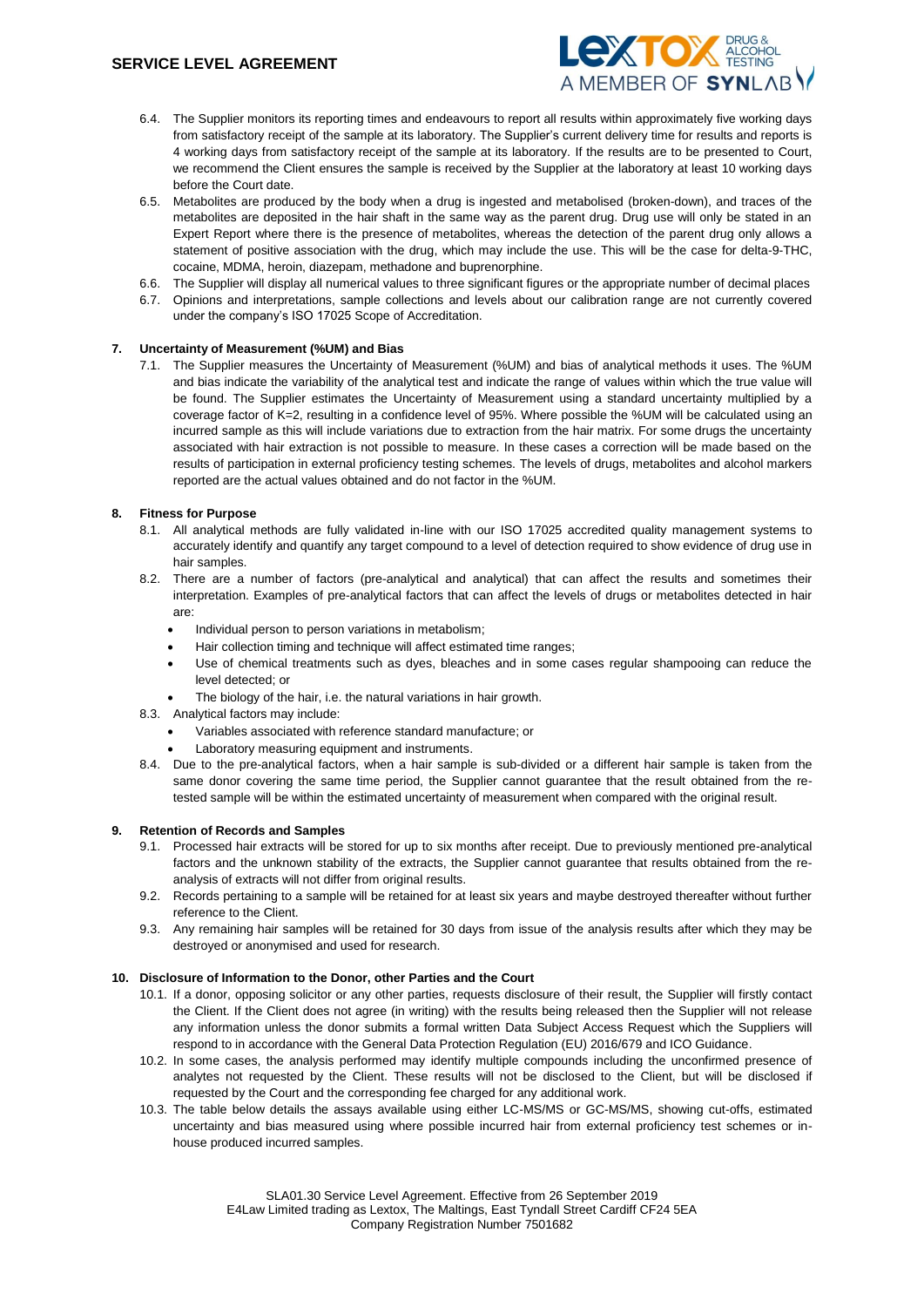

**Table 1 Drugs**

| Drug/metabolite                             | <b>Method</b> | <b>Reporting Cut-</b><br>Off Assuming<br>10mg of hair<br>(ng/mg) | <b>Estimated</b><br>Uncertainty of<br>Measurement $(±$<br>%) | <b>Experimental</b><br><b>Bias</b><br><b>Measurement</b> |
|---------------------------------------------|---------------|------------------------------------------------------------------|--------------------------------------------------------------|----------------------------------------------------------|
| <b>Amphetamine Group</b>                    |               |                                                                  |                                                              |                                                          |
| Amphetamine**                               | LC-MS/MS      | $0.2*$                                                           | 36.0%                                                        | $+1.4%$                                                  |
| <b>Methamphetamine Group</b>                |               |                                                                  |                                                              |                                                          |
| Methylenedioxyamphetamine (MDA)             | LC-MS/MS      | $0.2*$                                                           | $\blacksquare$                                               | $\blacksquare$                                           |
| Methylenedioxymethylamphetamine<br>(MDMA)** | LC-MS/MS      | $0.2*$                                                           | 40.0%                                                        | $+4.0%$                                                  |
| Methamphetamine                             | LC-MS/MS      | $0.2*$                                                           | $\mathbf{r}$                                                 | $\mathbf{r}$                                             |
| <b>Benzodiazepine Group</b>                 |               |                                                                  |                                                              |                                                          |
| Desmethyldiazepam**                         | LC-MS/MS      | 0.04                                                             | 28.3%                                                        | $+2.0%$                                                  |
| Diazepam**                                  | LC-MS/MS      | 0.04                                                             | 28.6%                                                        | $+3.3%$                                                  |
| Oxazepam                                    | LC-MS/MS      | 0.2                                                              | $\mathbf{r}$                                                 | ÷.                                                       |
| Temazepam                                   | LC-MS/MS      | 0.2                                                              | $\blacksquare$                                               | $\blacksquare$                                           |
| Nitrazepam                                  | LC-MS/MS      | 0.04                                                             | $\blacksquare$                                               | ÷.                                                       |
| Flunitrazepam                               | LC-MS/MS      | 0.04                                                             | $\blacksquare$                                               | $\blacksquare$                                           |
| <b>Buprenorphine Group</b>                  |               |                                                                  |                                                              |                                                          |
| <b>Buprenorphine</b>                        | LC-MS/MS      | 0.05                                                             |                                                              |                                                          |
| Norbuprenorphine                            | LC-MS/MS      | 0.05                                                             | $\blacksquare$                                               | $\overline{a}$                                           |
| <b>Cocaine Group</b>                        |               |                                                                  |                                                              |                                                          |
| <b>AEME</b>                                 | LC-MS/MS      | 0.2                                                              | $\blacksquare$                                               | $\overline{a}$                                           |
| Benzoylecgonine**                           | LC-MS/MS      | $0.05*$                                                          | 34.0%                                                        | $-10.7%$                                                 |
| Cocaethylene                                | LC-MS/MS      | $0.05*$                                                          |                                                              |                                                          |
| Cocaine**                                   | LC-MS/MS      | $0.5*$                                                           | 35.0%                                                        | $-16.7%$                                                 |
| <b>Norcocaine</b>                           | LC-MS/MS      | $0.05*$                                                          | $\blacksquare$                                               | $\blacksquare$                                           |
| <b>New Psychoactive Substances</b>          |               |                                                                  |                                                              |                                                          |
| Benzylpiperazine                            | LC-MS/MS      | 0.02                                                             | $\blacksquare$                                               | $\blacksquare$                                           |
| Hordenine                                   | LC-MS/MS      | 0.02                                                             |                                                              |                                                          |
| Methylbenzylpiperazine                      | LC-MS/MS      | 0.02                                                             | $\blacksquare$                                               |                                                          |
| Methcathinone                               | LC-MS/MS      | 0.02                                                             | $\blacksquare$                                               | ÷.                                                       |
| Methiopropamine                             | LC-MS/MS      | 0.02                                                             | $\blacksquare$                                               | $\blacksquare$                                           |
| N-Methylphenethylamine                      | LC-MS/MS      | 0.02                                                             | $\blacksquare$                                               | $\blacksquare$                                           |
| 2-Aminoindane                               | LC-MS/MS      | 0.02                                                             | $\blacksquare$                                               |                                                          |
| <b>Methylone</b>                            | LC-MS/MS      | 0.02                                                             | $\blacksquare$                                               |                                                          |
| 1,4 Florophenyl piperazine                  | LC-MS/MS      | 0.02                                                             | $\blacksquare$                                               | $\blacksquare$                                           |
| Dimethylcathinone                           | LC-MS/MS      | 0.02                                                             | $\blacksquare$                                               | $\blacksquare$                                           |
| Ethylone                                    | LC-MS/MS      | 0.02                                                             | $\blacksquare$                                               | $\blacksquare$                                           |
| 4-Fluroamphetamine                          | LC-MS/MS      | 0.02                                                             | $\blacksquare$                                               | $\blacksquare$                                           |

SLA01.30 Service Level Agreement. Effective from 26 September 2019 E4Law Limited trading as Lextox, The Maltings, East Tyndall Street Cardiff CF24 5EA Company Registration Number 7501682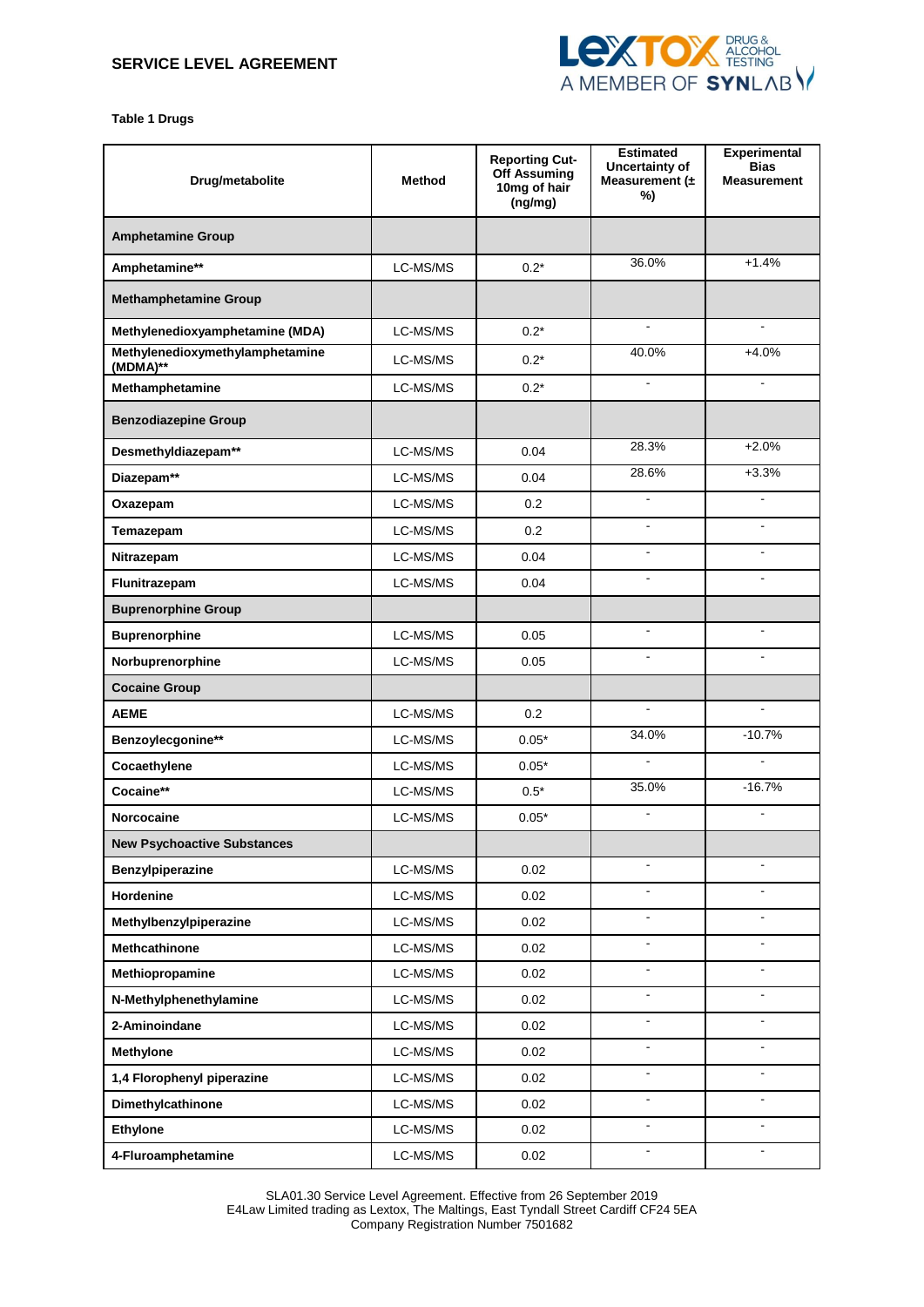# **SERVICE LEVEL AGREEMENT**



| Drug/metabolite                   | <b>Method</b> | <b>Reporting Cut-</b><br><b>Off Assuming</b><br>10mg of hair<br>(ng/mg) | <b>Estimated</b><br>Uncertainty of<br>Measurement $(±$<br>%) | <b>Experimental</b><br><b>Bias</b><br><b>Measurement</b> |
|-----------------------------------|---------------|-------------------------------------------------------------------------|--------------------------------------------------------------|----------------------------------------------------------|
| 5-APDB                            | LC-MS/MS      | 0.02                                                                    | $\overline{\phantom{a}}$                                     | $\blacksquare$                                           |
| <b>Buphedrone</b>                 | LC-MS/MS      | 0.02                                                                    |                                                              |                                                          |
| p-methoxyamphetamine (PMA)        | LC-MS/MS      | 0.02                                                                    | ÷                                                            |                                                          |
| <b>Butylone</b>                   | LC-MS/MS      | 0.02                                                                    | $\blacksquare$                                               | ÷.                                                       |
| <b>MDAT</b>                       | LC-MS/MS      | 0.02                                                                    | $\blacksquare$                                               | $\blacksquare$                                           |
| p-methoxymethamphetamine (PMMA)   | LC-MS/MS      | 0.02                                                                    | ÷,                                                           | ÷                                                        |
| <b>Dimethocaine</b>               | LC-MS/MS      | 0.02                                                                    |                                                              |                                                          |
| <b>MDPBP</b>                      | LC-MS/MS      | 0.02                                                                    | ä,                                                           |                                                          |
| Methylethcathinone                | LC-MS/MS      | 0.02                                                                    | $\blacksquare$                                               | $\overline{a}$                                           |
| 6-APB                             | LC-MS/MS      | 0.02                                                                    | $\blacksquare$                                               | $\blacksquare$                                           |
| 5-APB                             | LC-MS/MS      | 0.02                                                                    | $\blacksquare$                                               |                                                          |
| <b>Pentylone</b>                  | LC-MS/MS      | 0.02                                                                    | ÷,                                                           |                                                          |
| ortho-Chlorophenylpiperazine      | LC-MS/MS      | 0.02                                                                    | ÷,                                                           |                                                          |
| <b>Methoxetamine</b>              | LC-MS/MS      | 0.02                                                                    | $\blacksquare$                                               | $\blacksquare$                                           |
| <b>MPBP</b>                       | LC-MS/MS      | 0.02                                                                    | $\blacksquare$                                               | $\overline{a}$                                           |
| 3,4-Dimethylmethcathinone         | LC-MS/MS      | 0.02                                                                    | $\blacksquare$                                               | $\blacksquare$                                           |
| Methylenedioxypyrovalerone (MDPV) | LC-MS/MS      | 0.02                                                                    |                                                              |                                                          |
| 5-MeO-DALT                        | LC-MS/MS      | 0.02                                                                    | ÷,                                                           | $\overline{a}$                                           |
| 5-lodo-2-aminoindane              | LC-MS/MS      | 0.02                                                                    | $\blacksquare$                                               | $\blacksquare$                                           |
| Trifluoromethylphenylpiperazine   | LC-MS/MS      | 0.02                                                                    | $\blacksquare$                                               | $\blacksquare$                                           |
| <b>Camfetamine</b>                | LC-MS/MS      | 0.02                                                                    | ÷                                                            |                                                          |
| 4-Methoxyphencyclidine            | LC-MS/MS      | 0.02                                                                    | $\blacksquare$                                               | $\blacksquare$                                           |
| <b>Benzedrone</b>                 | LC-MS/MS      | 0.02                                                                    | ÷.                                                           | $\overline{a}$                                           |
| 2-Diphenylmethylpiperidine        | LC-MS/MS      | 0.02                                                                    | ä,                                                           | $\blacksquare$                                           |
| Naphyrone                         | LC-MS/MS      | 0.02                                                                    |                                                              |                                                          |
| <b>Diclofensine</b>               | LC-MS/MS      | 0.02                                                                    | $\blacksquare$                                               |                                                          |
| <b>Methadone Group</b>            |               |                                                                         |                                                              |                                                          |
| <b>EDDP</b>                       | LC-MS/MS      | $0.2^{\star}$                                                           | $\blacksquare$                                               | $\mathbf{r}$                                             |
| Methadone**                       | LC-MS/MS      | 0.2                                                                     | 30.4%                                                        | $+8.7%$                                                  |
| <b>Opiate Group</b>               |               |                                                                         |                                                              |                                                          |
| 6-Monoacetylmorphine (6 MAM)**    | LC-MS/MS      | $0.2*$                                                                  | 35.0%                                                        | $-14.7%$                                                 |
| Codeine**                         | LC-MS/MS      | $0.2*$                                                                  | 34.8%                                                        | $+31.2%$                                                 |
| Dihydrocodeine**                  | LC-MS/MS      | 0.2                                                                     | 43.2%                                                        | $+7.3%$                                                  |
| Morphine**                        | LC-MS/MS      | $0.2^{\star}$                                                           | 35.0%                                                        | $+11.3%$                                                 |